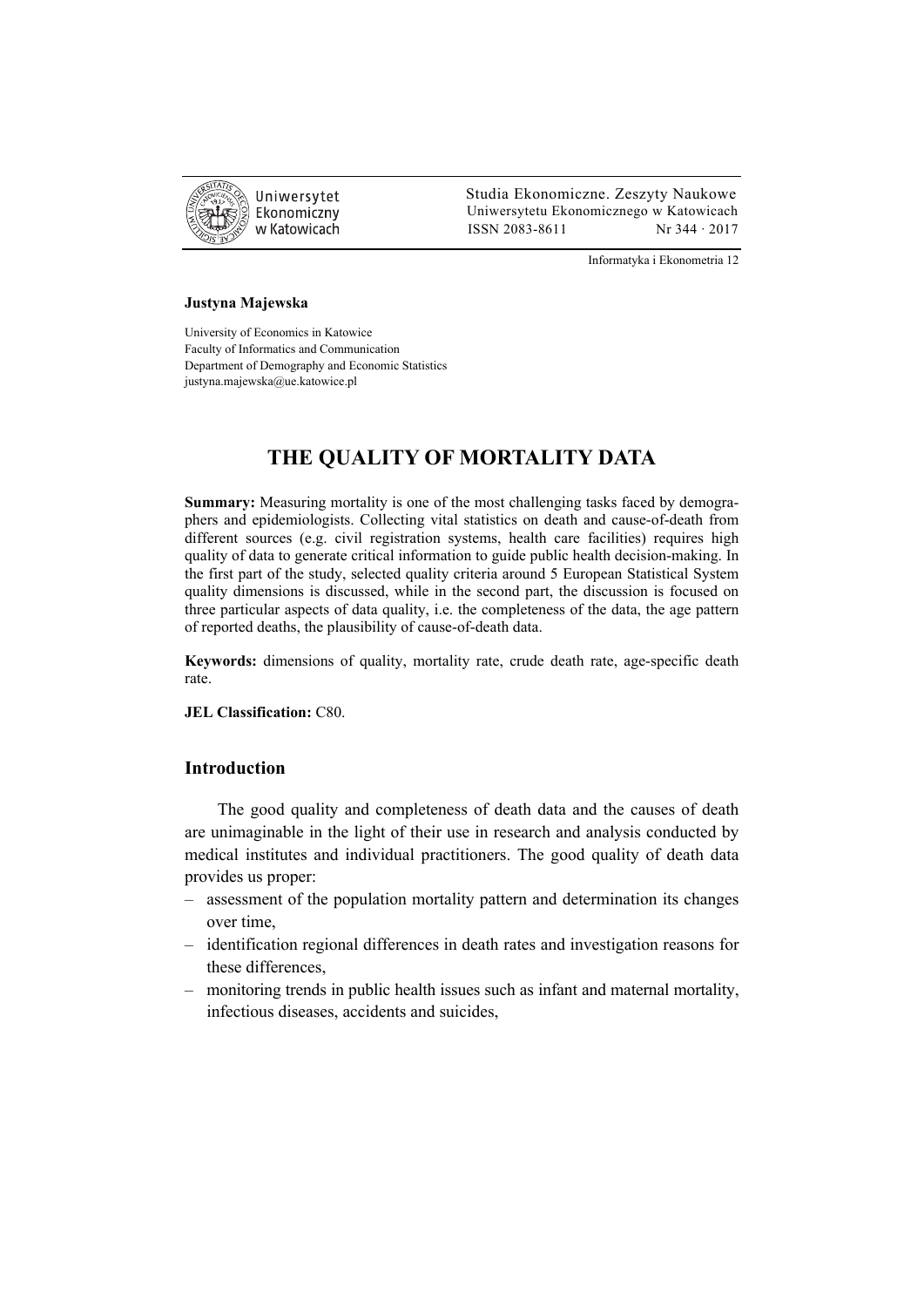- identification health risks associated with environmental and occupational factors and lifestyle,
- determination health research and health care priorities and resources allocation,
- planning health facilities, services and human resources,
- planning prevention and screening programs, and assess the results of these programs, and
- developing health promotion programs and evaluate their results.

With developments in some areas, including the increasing use of administrative data and more complex mixed source (survey and administrative data) combinations of data used to produce statistical outputs, a single list of a few key quality measures is no longer feasible. Thus, in the study, a few quality measures are highlighted as those that are key to providing users with an overall summary of output quality.

The purpose of the study is a data quality assessment and possible problems with the mortality data collection diagnose. We discuss chosen aspects of official statistics quality, with focus on the 5 quality dimensions of the European Statistical System, which are: relevance, accuracy and reliability, timeliness and punctuality, accessibility and clarity, coherence and comparability. Evaluation of data quality is carried out on an example of Poland.

## **1. The mortality measurement**

Mortality indicators, and specifically mortality rates, are expressed and calculated in different ways.

#### **1.1. Indicators of mortality and their measurements**

The simplest measure of mortality is the number of deaths. However, this is not of much use for practical purposes since it is heavily influenced by the number of people who are at risk of dying, demographers typically measure mortality using rates. A death rate is defined as [Hinde, 2014, p. 8]:

*death rate = number of deaths in a specified time period / number of people exposed to the risk of dying during that time period*.

Data on the number of deaths are usually obtained from death registers, and data on the number of people exposed to the risk of dying are typically obtained from a population census. Survey data may also be used, especially in countries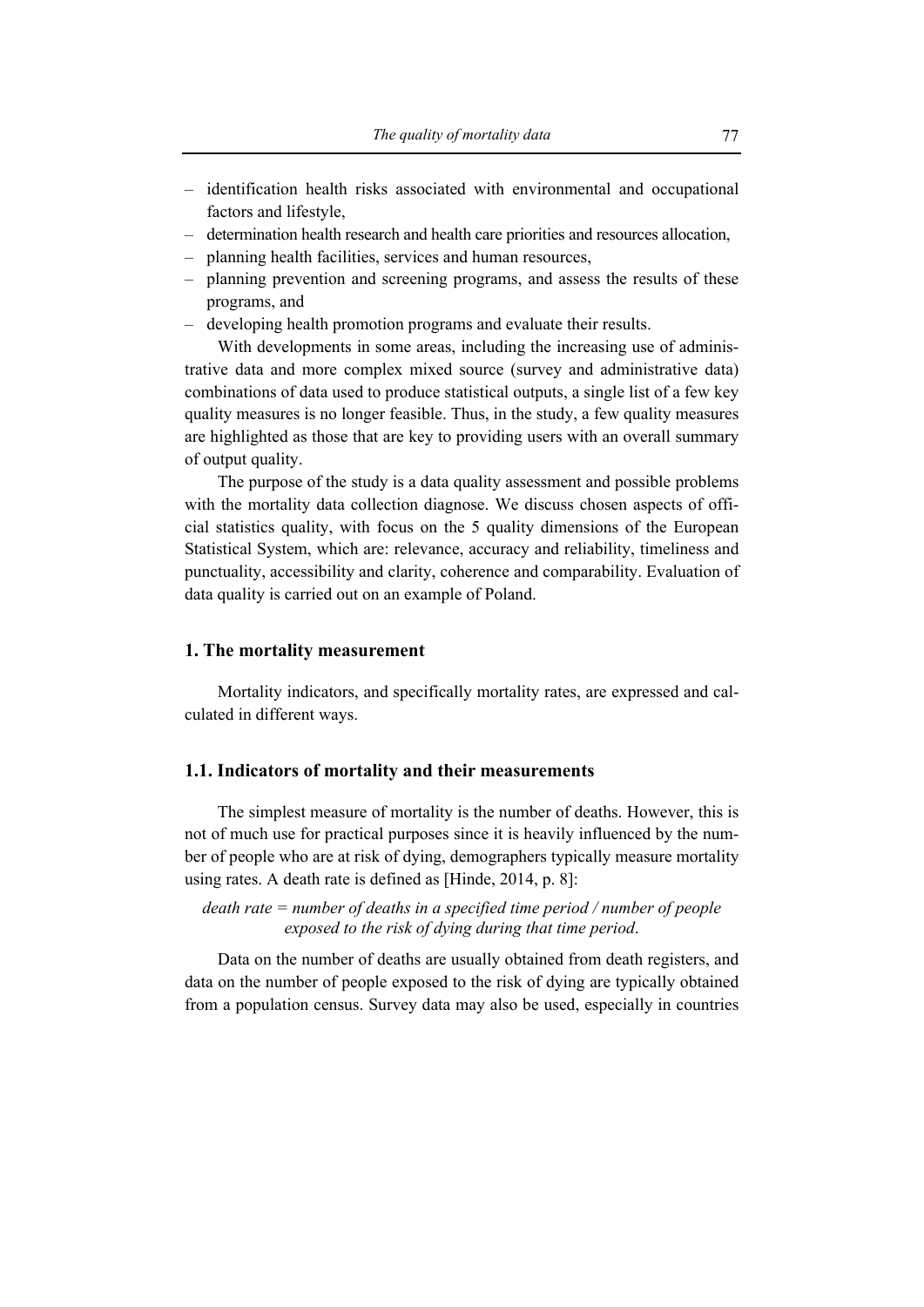where death registration is deficient, or the quality of census data is suspect.

The simplest conceivable death rate is the total number of deaths in a given time period divided by the total population. This measure is called the crude death rate [Hinde, 2014, p. 9]:

*crude death rate = total number of deaths in a given year / total population*.

The time period used here is typically one calendar year.

An immediate issue arises with the measurement of the total population. During any year, the population usually changes. Conventionally, the point chosen is half-way through the year and the population on 30 June is called the midyear population*.* 

However, the crude death rate does not provide a great deal of information about mortality. In particular, the risk of dying varies greatly with age and the crude death rate indicates nothing about this variation. Because of this, demographers often find it useful to use age-specific death rates*.* The age-specific death rate at age *x* years is defined as [Hinde, 2014, p. 9]:

# *age specific death rate at age x years = number of deaths of people aged x years / population aged x years*

in a given calendar year. When we refer to 'age *x* years', we mean 'aged *x* last birthday'. The denominator, as before, is the mid-year population.

Age-specific death rates can be calculated for a single years of age or for age groups, and usually separately for males and females. Except of crude and age-specific mortality rate, demographers use the following indicators of mortality [Checci, Roberts, 2005, p. 5]:

- group-specific mortality rate (deaths in sub-group / sub-group population at risk *x* period of time),
- period-specific mortality rate (deaths during sub-period / population at risk during sub-period *x* duration of sub-period),
- cause-specific mortality rate (deaths due to given cause / population at risk *x* period of time),
- proportionate mortality (deaths due to given cause / total deaths) which is not a rate,
- case-fatality ratio (or rate) (deaths due to given cause or disease / total cases of given disease).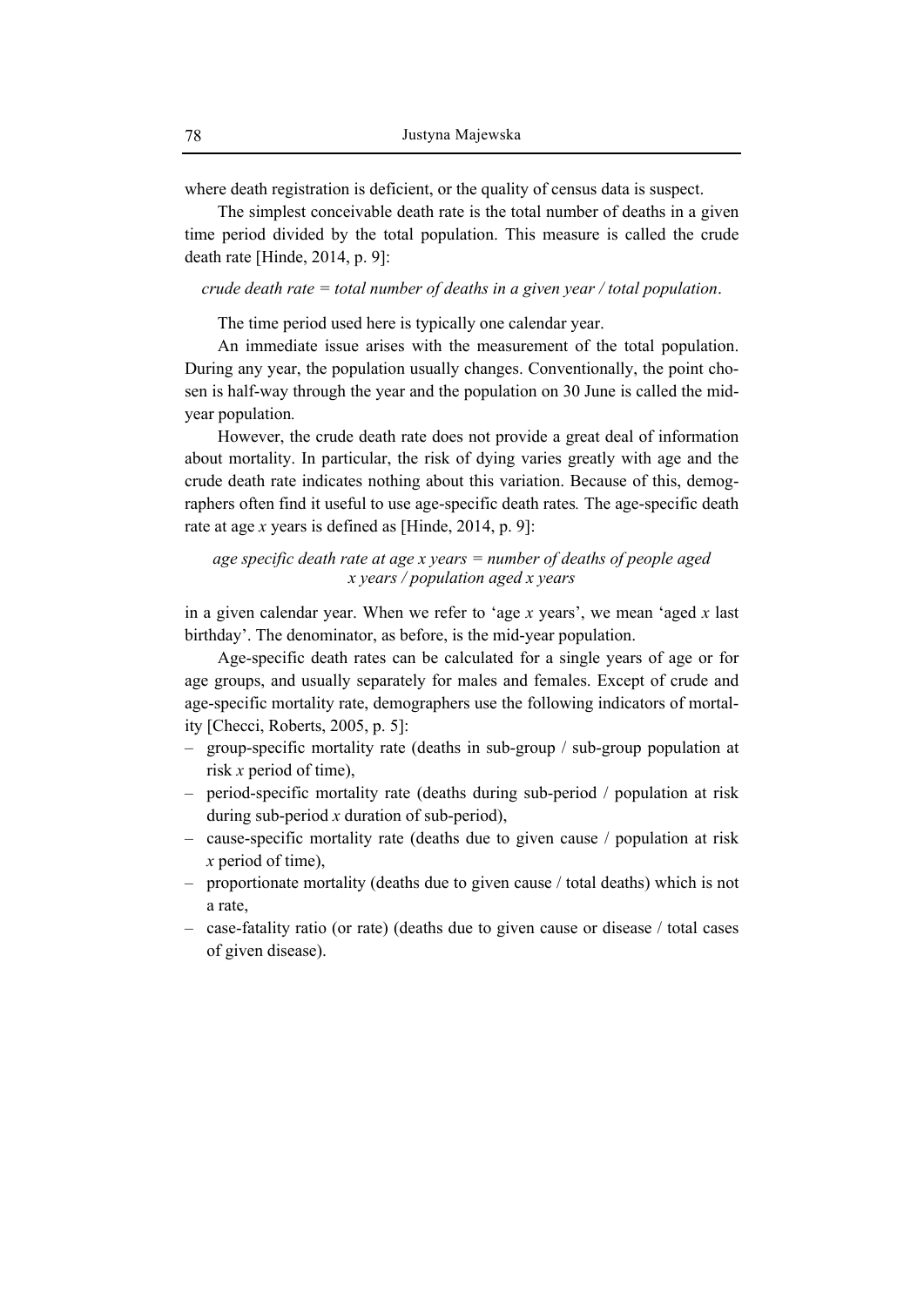## **1.2. Data sources for measuring mortality**

There are two major ways to collect the number of deaths in population:

- count deaths prospectively by implementing a surveillance system to count deaths as they occur (prospective surveys),
- count deaths retrospectively which have occurred in the recent past during a cross-sectional survey (retrospective surveys).

Almost every country in the world has a prospective death reporting system. In most countries, death registration is mandatory. Death reporting is often part of a vital statistics system which records information on births, deaths, marriages and divorces.

Comparison of these two approaches is presented in Table 1. Surveillance enables real-time monitoring of mortality trends. However, it requires some regular epidemiological supervision and its quality may not be sustainable over many months. Surveys can generate very reliable data, but do not reflect trends in sufficient detail. They can be adapted to almost any setting, however, remote and arduous, and constitute a one-time effort.

| <b>Retrospective survey</b>                                                                                                                                                                                                                                                                                                                                                                                                                                                                                | Prospective (real-time) surveillance                                                                                                                                                                                                               |  |
|------------------------------------------------------------------------------------------------------------------------------------------------------------------------------------------------------------------------------------------------------------------------------------------------------------------------------------------------------------------------------------------------------------------------------------------------------------------------------------------------------------|----------------------------------------------------------------------------------------------------------------------------------------------------------------------------------------------------------------------------------------------------|--|
| <b>Strengths</b>                                                                                                                                                                                                                                                                                                                                                                                                                                                                                           | Weaknesses                                                                                                                                                                                                                                         |  |
| - Can obtain mortality rate estimate without<br>knowing population size<br>Can be performed in rural or camp settings<br>Epidemiological input needed, but only for<br>duration of survey<br>Requires minimal epidemiologist supervision<br>Can analyze mortality rate by sub-area<br>Data quality can be highly controlled<br>- Requires a team of surveyors for a short period                                                                                                                           | - Needs updated, accurate population size<br>Only feasible in camps or regimented populations<br>- If cluster design is used, no sub-area analysis is<br>possible<br>- Requires large teams of home visitors on<br>a long-term basis               |  |
| Weaknesses                                                                                                                                                                                                                                                                                                                                                                                                                                                                                                 | <i>Strengths</i>                                                                                                                                                                                                                                   |  |
| - Mortality rate estimate comes after the fact and<br>often too late for meaningful intervention<br>- Mortality rate is an average of past period, may<br>not reflect trends in the past few days/weeks<br>Impact difficult to measure due to lack of<br>sub-period detail (weekly mortality rate obtainable<br>from surveys is very imprecise)<br>High possibility of bias, especially response bias<br>(population may perceive that the survey is<br>a registration or distribution connected activity) | - Enables real-time monitoring of trends, quick<br>response<br>Highlights fluctuations in mortality rate<br>- Detects impact of specific interventions<br>immediately<br>- May minimize response bias (population becomes<br>used to surveillance) |  |

**Table 1.** Comparison of surveys and surveillance for estimating mortality

Source: Checci, Roberts [2005, p. 19].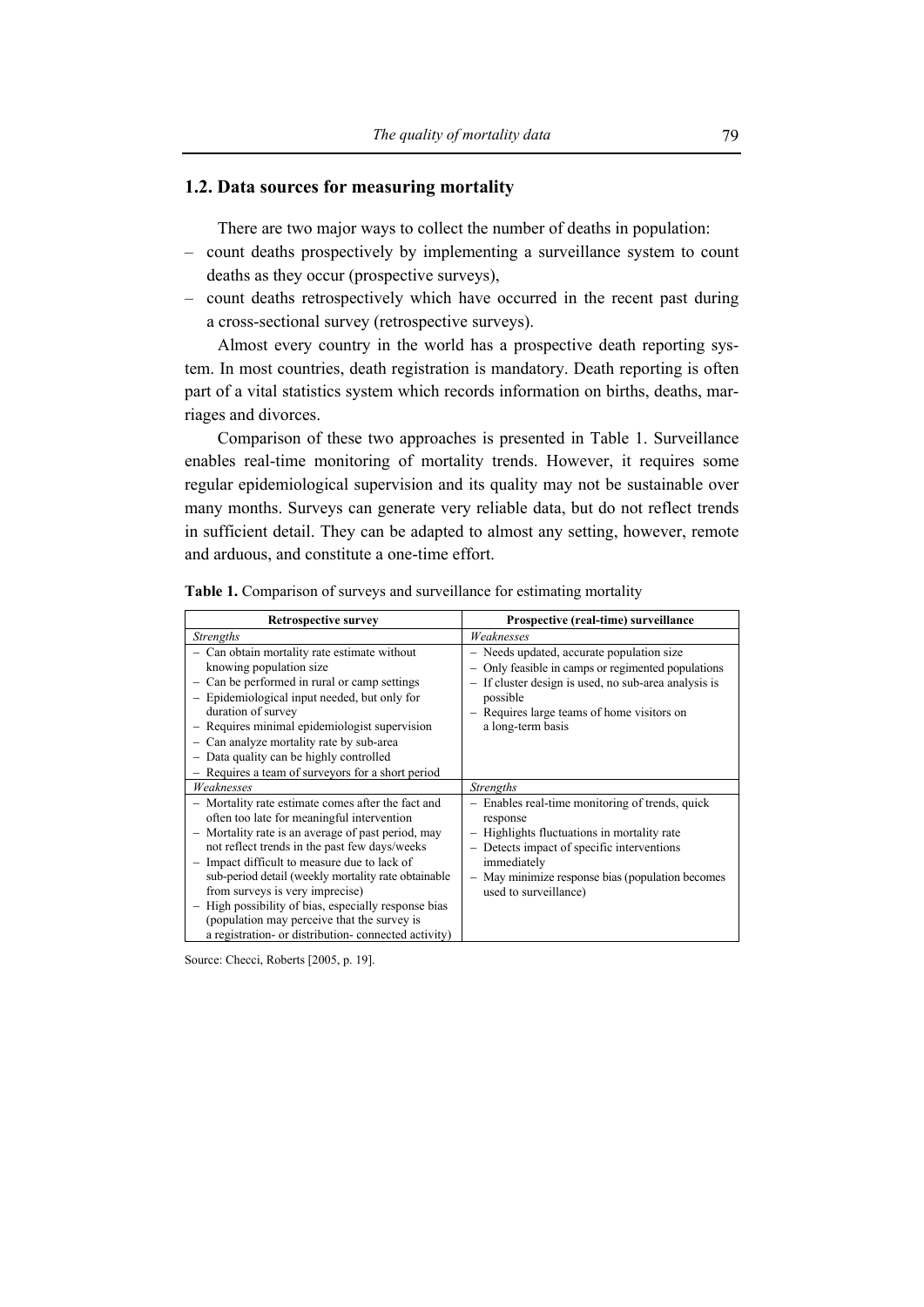Other issue is collection of information on causes of deaths. Statistics on the causes of death are based on two pillars: medical information contained on death certificates, which may be used as a basis for ascertaining the cause of death, and the coding of causes of death following the WHO-ICD system<sup>1</sup>. All deaths in the population are identified by the underlying cause of death, which means: "the disease or injury that initiated the train of morbid events leading directly to death, or the circumstances of the accident or violence which produced the fatal injury" [www 1].

The Medical Certificate of Cause of Death is the source of mortality statistics that set up the basis of the oldest and most extensive public health surveillance systems (Fig. 1). Death certificates provide information on the characteristics of the people who died and the causes of death. Causes of death are the most critical and difficult statistical research part on the death certificate, because they provide the basis for describing trends in human health and mortality and for analyzing the conditions leading to death. Mortality statistics provide a basis for the epidemiological studies that focus on the leading causes of death by age, sex or other demographic variables. They also provide a basis for research in disease etiology and the evaluation of diagnostic techniques, which in turn lead to improvements in patient care [Italian National Institute of Statistics, 2003, p. 9].

It is very important that all the people concerned in the registration of the deaths provide accurate, complete, reliable and prompt information. These statistical data are used by national and regional governments to set public health policies and goals, researchers and clinicians, educational institutions and many others for many purposes. Mortality data are the most important indicator to measure and compare health status at local, national and international levels, because they are regularly and extensively collected in every developed country and in the most of the developing ones.

 $\overline{a}$ 

<sup>1</sup> The International Classification of Diseases (ICD) is the global standard for reporting and categorizing diseases, health-related conditions and external causes of disease and injury.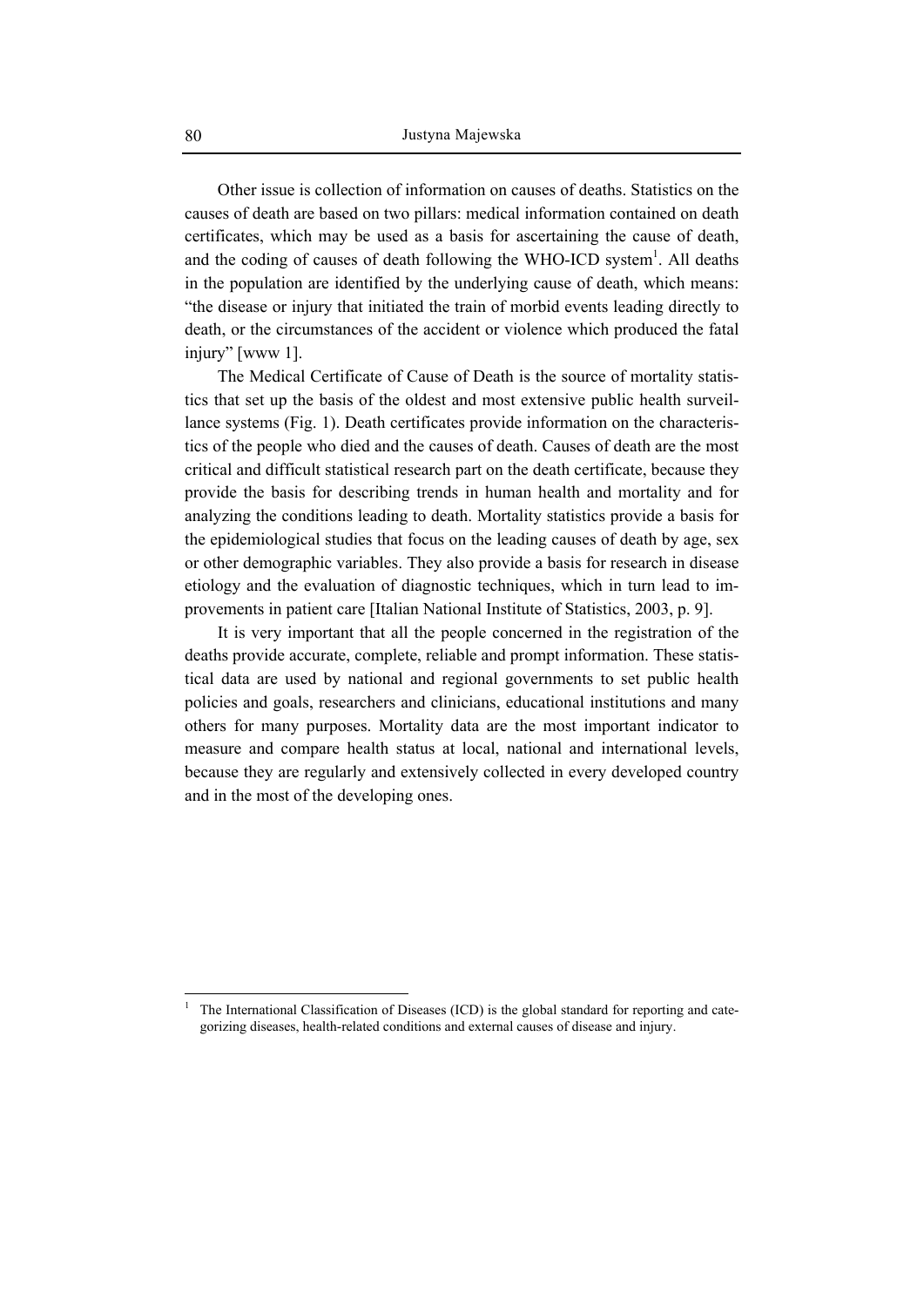

Fig. 1. Generalized scheme on mortality data production

Source: Italian National Institute of Statistics [2003, p. 10].

## **2.** Chosen aspects of official statistics quality

## 2.1. Data quality

is used. According to the International Organization for Standardization (ISO is used. According to the International Organization for Standardization (ISO<br>8402: 1986, 3.1.), quality is: "The totality of features and characteristics of a product or service that bear on its ability to satisfy stated or implied needs" [www 2]. Quality has many different meanings, depending on the context in which it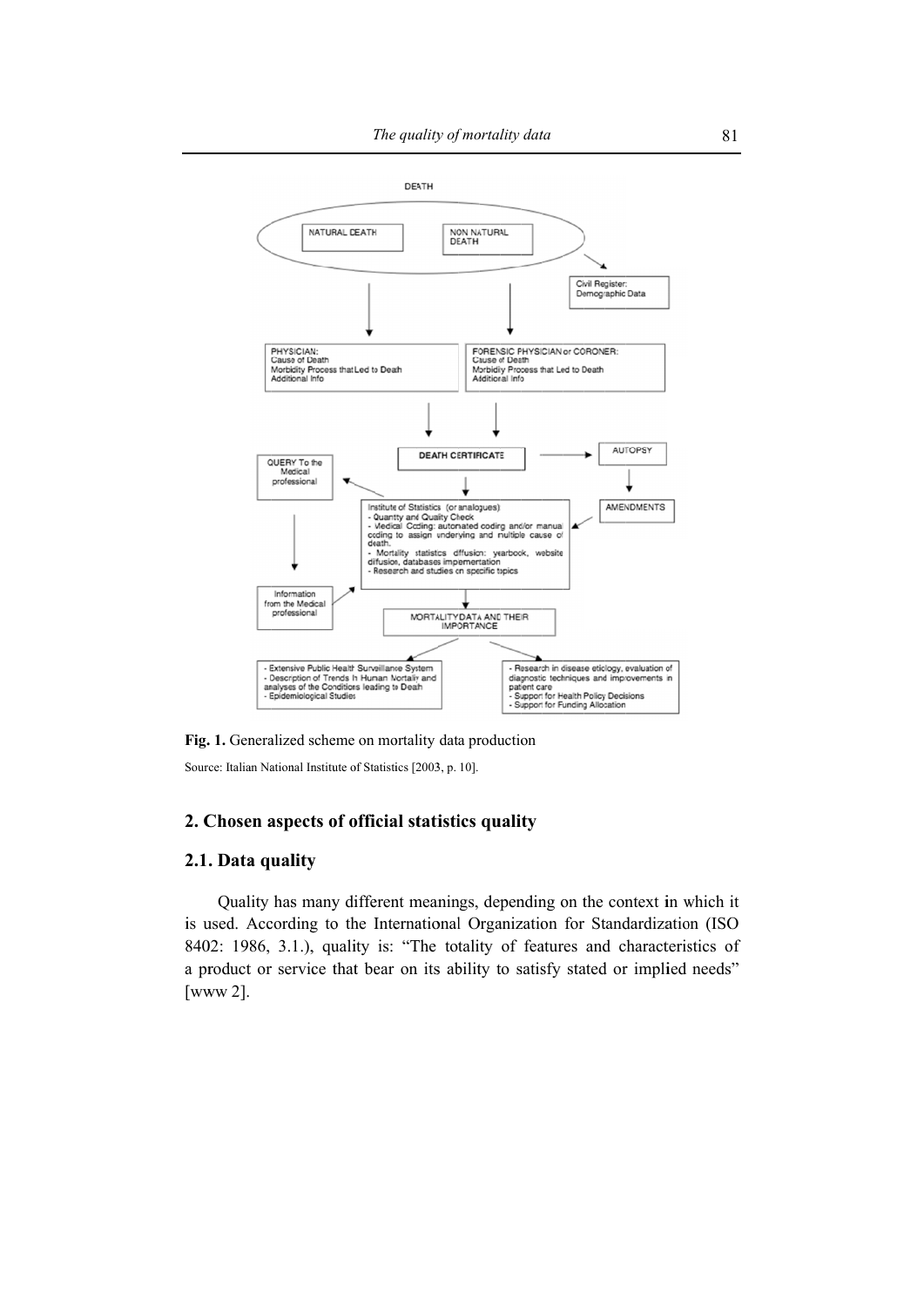In official statistics, great importance has always been attached to the quality of statistical data. A number of systems for measurement and reporting of data quality have been introduced internationally.

Ensuring high data quality is one of the main functions of the European Statistical System (ESS). The European Statistics Code of Practice (15 principles of the European statistics) defines the quality assurance guidelines regarding the institutional framework of statistics production (6 principles), the statistical processes (4 principles) and the statistical output (5 principles).

The quality of statistical outputs is most usefully defined in terms of how well outputs meet user needs, or whether they are "fit for purpose" [Eurostat, 2014]. In order to enable users to determine whether outputs meet their needs, it is recommended that output producers report quality in terms of the 5 quality dimensions of the European Statistical System which are: relevance, accuracy and reliability, timeliness and punctuality, accessibility and clarity, coherence and comparability (Table 2).

**Table 2.** Dimensions of quality

| <b>Definition</b>                                                                                                                                                                                                                                                                                                                                                                                                      | <b>Key aspects</b>                                                                                                                                                                                                             |  |  |
|------------------------------------------------------------------------------------------------------------------------------------------------------------------------------------------------------------------------------------------------------------------------------------------------------------------------------------------------------------------------------------------------------------------------|--------------------------------------------------------------------------------------------------------------------------------------------------------------------------------------------------------------------------------|--|--|
|                                                                                                                                                                                                                                                                                                                                                                                                                        |                                                                                                                                                                                                                                |  |  |
| <b>Relevence</b><br>The degree to which statistics meet current<br>and potential needs of the users. It refers to<br>whether all statistics that are needed are<br>produced and the extent to which concepts<br>used (definitions, classifications, etc.)<br>reflect user needs                                                                                                                                        | Any assessment of relevance needs to consider:<br>- who are the current and potential users of the statistics<br>$-$ what are their needs<br>- how well the output meets these needs                                           |  |  |
| <b>Accuracy and reliability</b><br>The closeness between an estimated result<br>and the (unknown) true value                                                                                                                                                                                                                                                                                                           | Accuracy can be split into sampling error and non-sampling<br>error, where non-sampling error includes:<br>- coverage error<br>- non-response error<br>$-$ measurement error<br>- processing error<br>- model assumption error |  |  |
| <b>Timeliness and punctuality</b><br>Timeliness reflects the length of time between<br>availability and the event or phenomenon<br>described.<br>Punctuality refers to the time lag between<br>the actual and planned dates of publication                                                                                                                                                                             | An assessment of timeliness and punctuality should consider<br>the following:<br>- production time<br>- frequency of release<br>- punctuality of release                                                                       |  |  |
| <b>Accessibility and clarity</b><br>Accessibility is the ease with which users<br>are able to access the data. It also relates to<br>the format(s) in which the data are available<br>and the availability of supporting information.<br>Clarity is the extent to which easily<br>comprehensible metadata are available,<br>where these metadata are necessary to give<br>a full understanding of the statistical data | Specific areas where accessibility and clarity may be<br>addressed include:<br>- needs of analysts<br>- assistance to locate information<br>$-$ clarity<br>$-$ dissemination format                                            |  |  |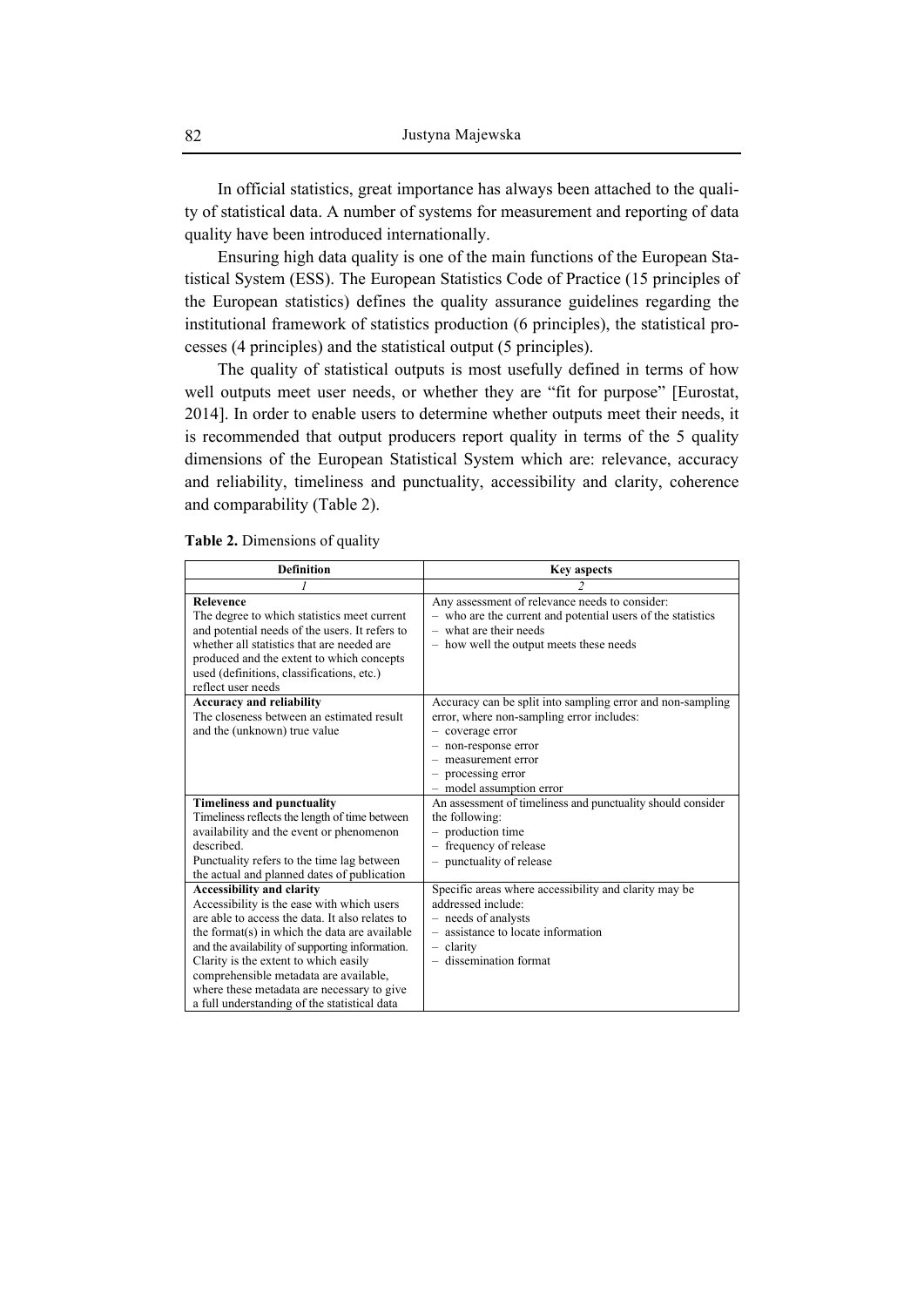| Table 2 cont. |  |  |
|---------------|--|--|
|---------------|--|--|

| Coherence and comparability                  | Coherence should be addressed in terms of coherence            |
|----------------------------------------------|----------------------------------------------------------------|
| Coherence is the degree to which the         | hetween:                                                       |
| statistical processes, by which two or more  | - data produced at different frequencies                       |
| outputs are generated, use the same concepts | - other statistics in the same socio-economic domain           |
| and harmonized methods.                      | - sources and outputs                                          |
| Comparability is the degree to which data    | Comparability should be addressed in terms of comparability    |
| can be compared over time, region or other   | over:                                                          |
| domain                                       | $-$ time                                                       |
|                                              | - spatial domains (e.g. sub-national, national, international) |
|                                              | - domain or sub-population (e.g. industrial sector,            |
|                                              | household type)                                                |

Source: Office for National Statistics [2013, p. 8].

Within Europe, the statistical codes of practice maintained by the National Statistics Offices (NSOs) include sections on data quality. Most NSOs have developed a comprehensive approach to quality measurement and reporting which includes quality measurement guidelines and definitions of key quality measures.

#### **2.2. The quality measures and indicators**

The quality measures and indicators have been developed around the 5 ESS quality dimensions (see: Table 3). Data completeness rate shows to what extent statistics are available compared to what should be available (the target value is 100%). The smaller sampling error (the coefficient of variation) and the width of confidence intervals the more accurate is the estimator. The target value of the following indicators is as much as possible close to 0: the rate of over-coverage<sup>2</sup>, common units<sup>3</sup>, unit non-response<sup>4</sup>, the item non-response rate for a given variable<sup>5</sup>. A high item non-response rate indicates difficulties in providing information, e.g. a sensitive question or unclear wording for social statistics or information not available in the accounting system for business statistics. The Mean Absolute Revision (MAR) provides an idea of the average size of a given revision step for a key item step over the time. A value of imputation rate equal or

<sup>&</sup>lt;sup>2</sup> The proportion of units accessible via the frame that do not belong to the target population (are out-of-scope).

The proportion of units covered by both the survey and the administrative sources in relation to the total number of units in the survey. 4

The ratio of the number of units with no information or not usable information (non-response, etc.) to the total number of in-scope (eligible) units.

 $\frac{3}{5}$  The (weighted) ratio between in-scope units that have not responded and in-scope units that are required to respond to the particular item.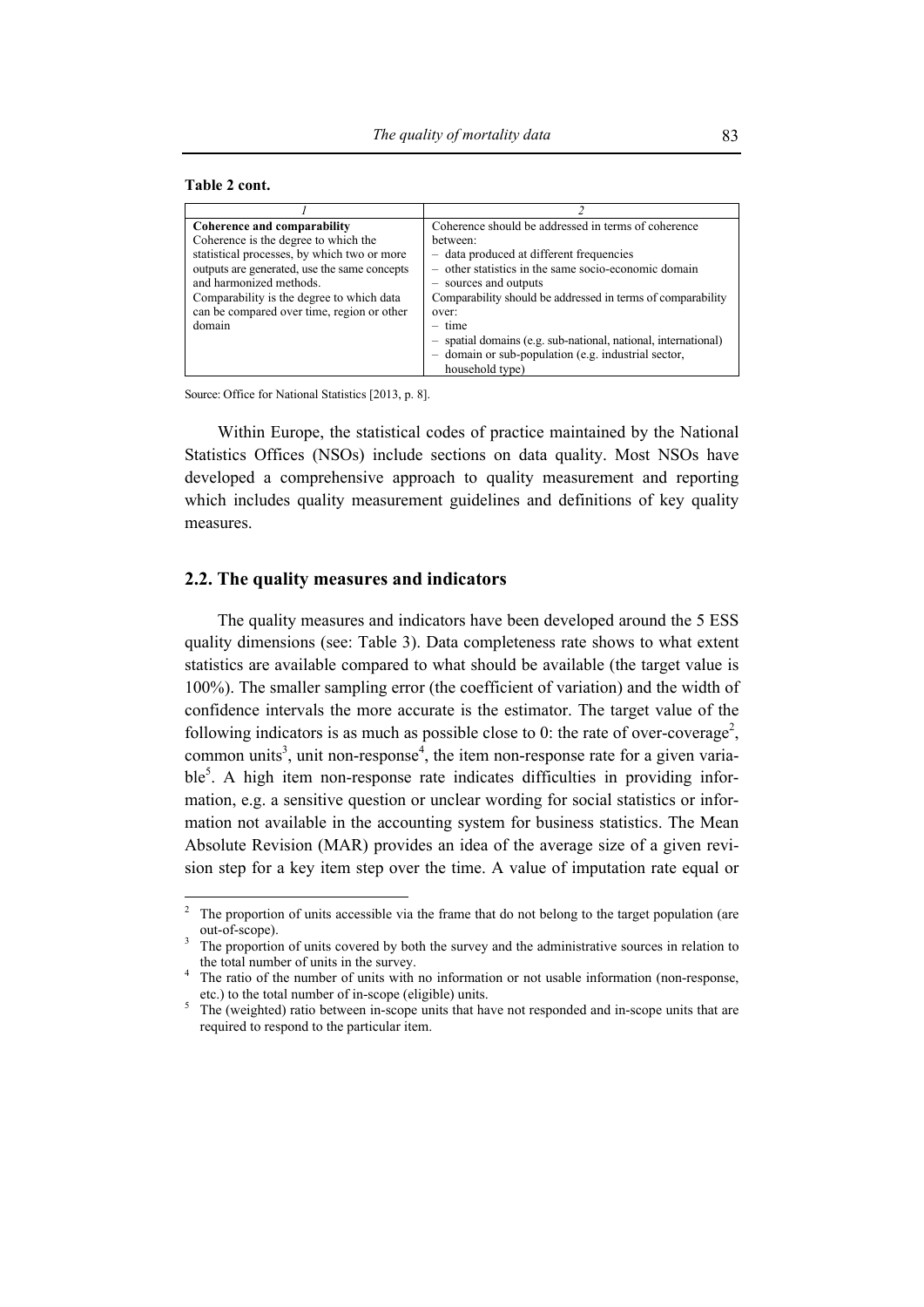close to zero is desirable. Imputation indicates missing and invalid values. The target values of time-lag usually are fixed by legislation. Nevertheless, smaller values denote higher timeliness. Punctuality measured by rate of punctuality of data publication / data delivery should be 0, which means that there is no delay on the delivery / transmission of data. The value of coefficient of asymmetry for mirror flows statistics should be as close to zero as possible. A long time series may seem desirable, but it may be motivated to make changes, e.g. since reality motivates new concepts or to achieve coherence with other statistics. The target value of rate of metadata completeness is 1 meaning that 100% of metadata is available from what is required/applicable to the statistical process.

| <b>Relevence</b>                | Accuracy                                                                                                                                                                                                                            | <b>Timeliness</b>                                                                                               | Accessibility                                                                                              | Coherence                                                                                                                 |
|---------------------------------|-------------------------------------------------------------------------------------------------------------------------------------------------------------------------------------------------------------------------------------|-----------------------------------------------------------------------------------------------------------------|------------------------------------------------------------------------------------------------------------|---------------------------------------------------------------------------------------------------------------------------|
|                                 | and reliability                                                                                                                                                                                                                     | and punctuality                                                                                                 | and clarity                                                                                                | and comparability                                                                                                         |
| - Data complete-<br>ness (rate) | - Sampling error<br>(indicators)<br>Over-coverage<br>(rate)<br>$-$ Common units $-$<br>proportion<br>$-$ Unit non-<br>-response (rate)<br>$-$ Item non-<br>-response (rate)<br>Data revision -<br>average size<br>Imputation (rate) | $-$ Time lag $-$ first<br>results<br>Punctuality $-$<br>$\overline{\phantom{0}}$<br>delivery and<br>publication | - Asymmetry for<br>mirror flows<br>statistics<br>(coefficient)<br>- Length of<br>comparable time<br>series | Data tables $-$<br>$\equiv$<br>consultations<br>$-$ Metadata $-$<br>consultations<br>- Metadata<br>completeness<br>(rate) |

**Table 3.** General quality indicators broken down by quality dimensions

Source: Eurostat [2014, p. 122-137].

 $\overline{a}$ 

Most of those indicators are possible to measure only by data producers or Eurostat domain managers. However, there are many ideas and choices of measuring quality of mortality data. Usually, selection of indicators is based the following criteria: they could be empirically quantified, were comparable across data sources, and likely to be indicative of their corresponding dimension of vital statistics performance. Phillips et al. [2014] created a *Vital Statistics Performance Index*, a composite of six dimensions of vital statistics strength, each assessed by a separate empirical indicator in order to asses the quality of data on mortality<sup>6</sup>. These six dimensions include: quality of cause of death reporting, quality of age and sex reporting, internal consistency, completeness of death

<sup>6</sup> Authors computed this index for all country-years of VS in the Global Burden of Disease 2013 cause of death database, yielding annual estimates of overall vital statistics system performance for 148 countries or territories.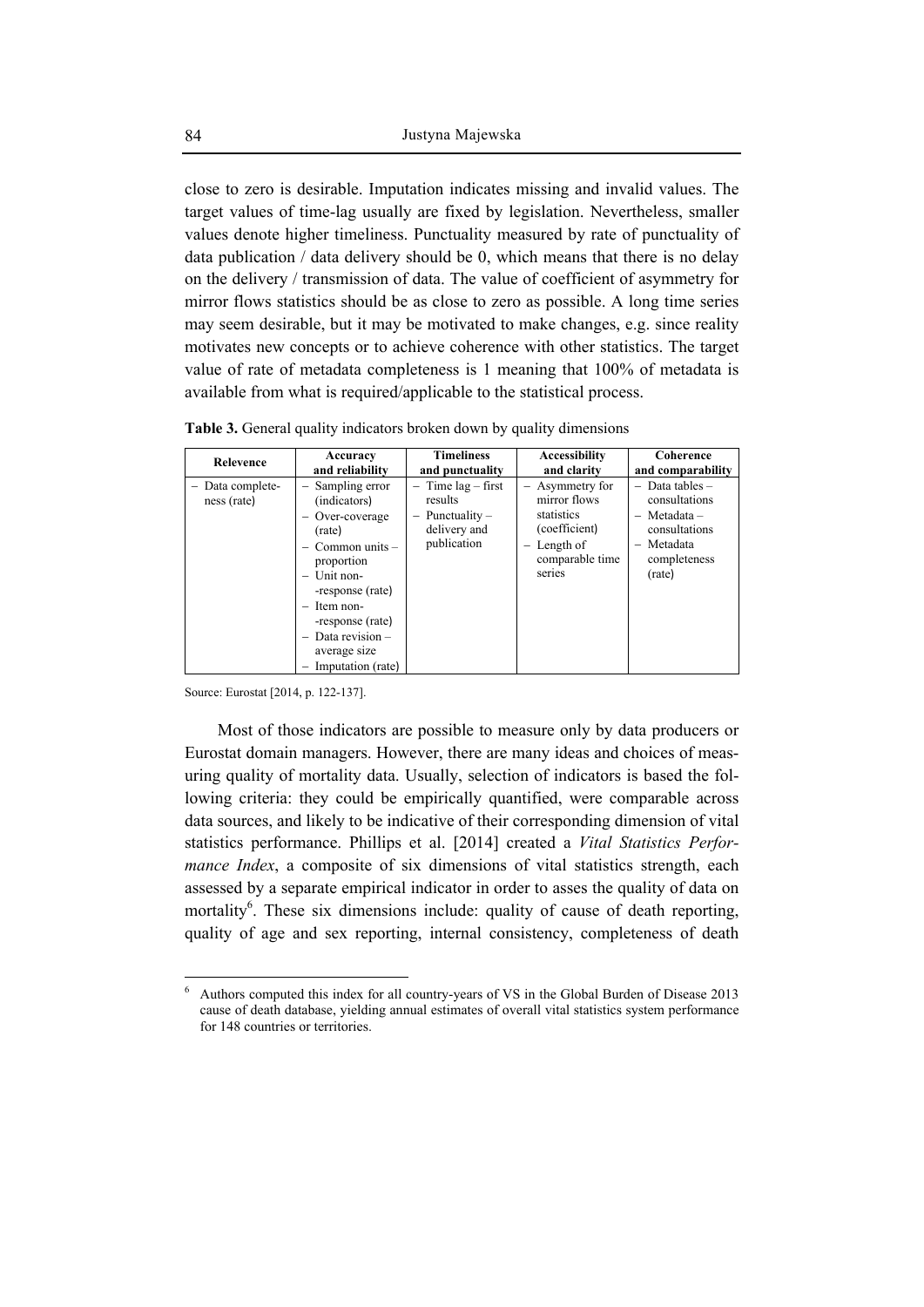reporting, level of cause-specific detail and data availability/timeliness. The quality of cause of death was measured by percentage of "garbage code", quality of age and sex – by age or sex unspecified, internal consistency – by medically impossible diagnoses, level of cause-specific detail – by length of cause list.



**Fig. 2.** Vital Statistics Performance Index (calculated for most recent year with data available, post-2005)

Source: On the basis of results of Phillips et al. [2014, p. 10] with R package rworldmap

According to the authors' calculations among high-income European countries, Finland the United Kingdom had the highest-performing VS systems, with index values of 94.4 and 91.5, respectively. Hungary, Moldova, Lithuania and Estonia achieved values above or equal to 93.0 since 2010 which means that their VS were at least 93% representative of the epidemiological situation of the country [Phillips et al., 2014, p. 8]. Switzerland, due to data being reported in recent years using tabulation cause list rather than for detailed ICD codes, has low VS performance relative to its neighbors. The value of index in Poland was 84.6 (data from 2011) and overtakes such countries as: Bulgaria, Cyprus, Macedonia, Portugal, Italy, Russia, Greece, Armenia, Switzerland, Georgia, Turkey, Ukraine, Kazakhstan, Belarus, Montenegro, Azerbaijan, Bosnia and Herzegovina.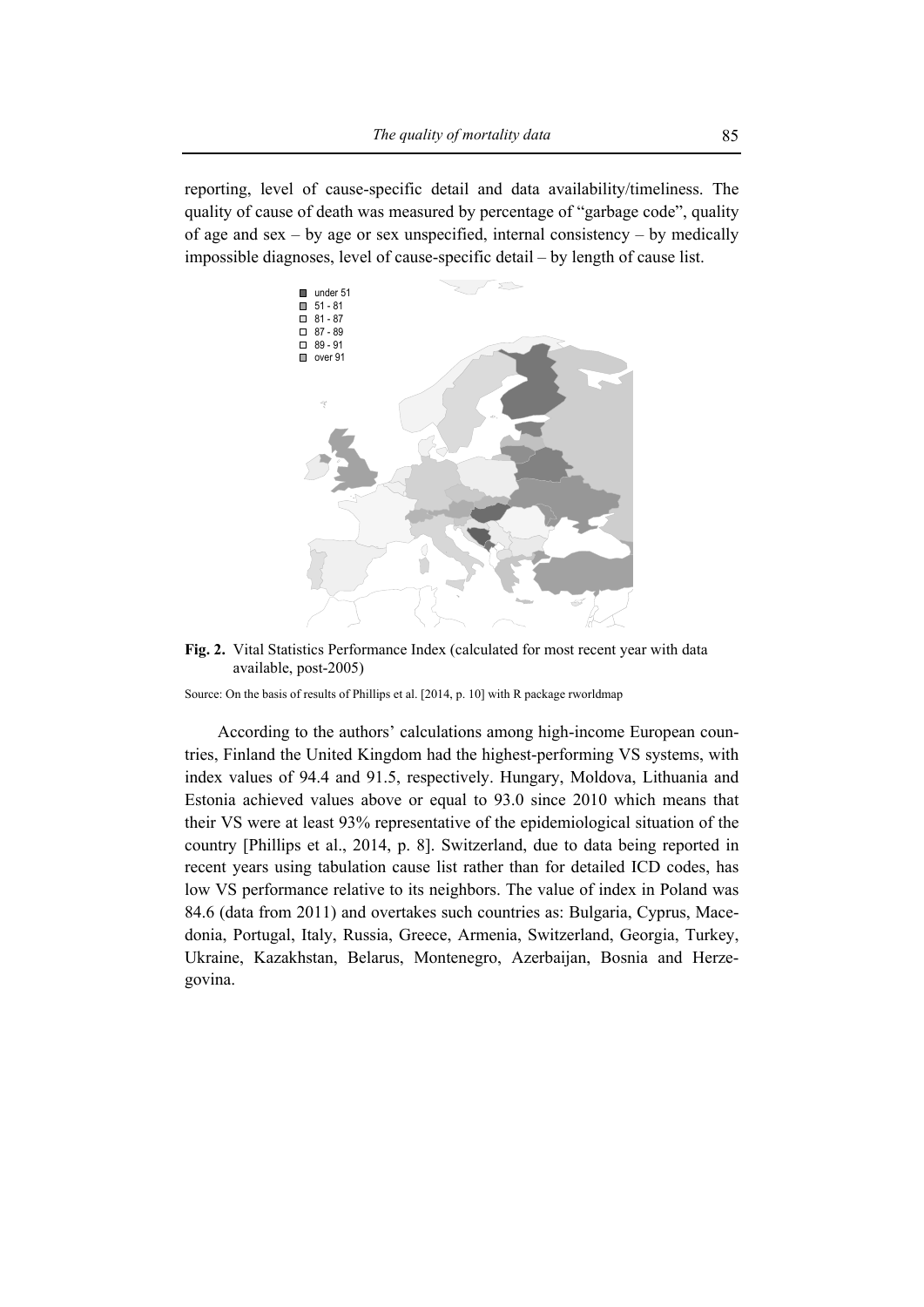## **3. Evaluating mortality data quality: the example of Poland**

Statistical cards attached to the Death Certificates, reported by civil status offices, are the main source of information on deaths for Central Statistical Office of Poland (CSO). The information collected through the Death Certificate is used by the public statistics in a secondary way. Information on deaths and mortality is conducted by the CSO in cooperation with the Ministry of Health (as it is defined in the annual program of statistical surveys of public statistics). CSO is responsible for the study, i.e. organization, data processing and dissemination of results, and the responsibility of Ministry of Health is focused on coding the causes of death, i.e. on the merit and quality of data on the causes of death.

The individual death records are aggregated and tabulated on deaths by age, sex and causes (using ICD-10 codes). As a minimum, the tabula include:

- numbers of deaths for a specified year,
- by sex (for males and females separately),
- by age at death using the following age groupings: 0 years, between completed years 1 and 4, completed years 5-9, completed years 10-14 and so on, by 5-year age groups, up to completed years 85-89; additionally death are reported for groups: 65 and more, 70 and more, 85 and more, 90 and more,
- by ICD-10 list of causes.

In addition, deaths are reported by voivodships, place of residence (rural, urban area), marital status, educational level and source of maintenance. Infant deaths are more detailed, i.e. quarterly and monthly, by age of mother, education level of mother, weight of newborn infant, mother's gestation period, birth order, education level of mother<sup>7</sup>.

To evaluate quality of Poland's mortality data, in first part selected quality criteria around 5 ESS quality dimensions were employed. In the second step, the discussion is focused on three particular aspects of data quality, i.e. the completeness of the data, the age pattern of reported deaths, the plausibility of causeof-death data.

### **3.1. Discussion on quality criteria around 5 ESS quality dimensions**

## *Criterion 1: Relevance*

 $\overline{a}$ 

National Statistics Office in Poland uses mortality statistics to:

- produce population estimates and population projections,
- produce life expectancy estimates,

<sup>7</sup> All vital statistics are reported every year in Demographic Yearbook of Poland published by CSO in Poland.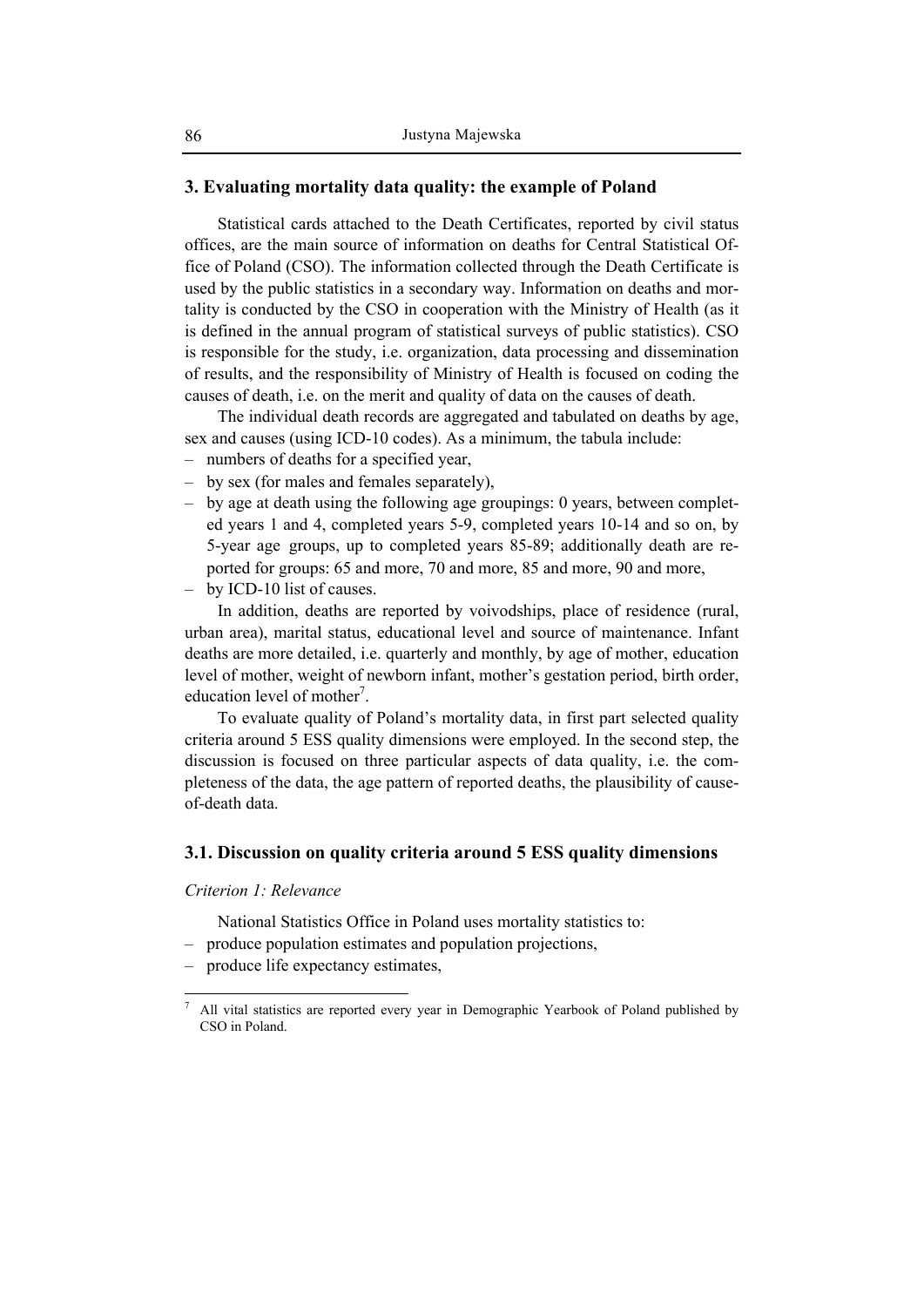- quality assure census estimates,
- report on social and demographic trends,
- conduct health analysis,
- further analyze mortality, for example, life expectancies and causes of death,
- further analyze infant mortality where infant deaths are linked to their corresponding birth record to enable more detailed analyses on characteristics, such as age of parents, birth weight and whether the child was born as part of a multiple birth.

The Ministry of Health is a key user of mortality statistics. Data are used, for example, to inform policy decisions and monitor child mortality. Other key users of the data are local authorities and other government departments for planning and resource allocation. The Ministry of Family, Labour and Social Policy uses detailed mortality statistics to feed into statistical models for calculating pensions and benefits. Private sector organizations such as banks, insurance and investment companies are particularly interested in deaths by single year of age and region, which supplies risk estimation models. Other users include academics, demographers and health researchers who conduct research into trends and characteristics. Organizations such as Eurostat, WHO and the UN use mortality statistics for making international comparisons. The media also report on trends and statistics.

#### *Criterion 2: Timeliness and punctuality*

The process of data recording, as well as their development, has two phases (first phase – development without causes of death, and the second – with causes of death) [Cierniak-Piotrowska, Marciniak, Stańczak, 2015, p. 49-50]. Duration of the proccess has huge impact on the timeliness of mortality data.

At the first phase, all information (except for the cause of death) is recorded and subjected to complete control – formal and range, and logical control. This stage is the basis for the development of annual data on deceased persons in various settings (gender, age, marital status, education level, labor market status and place of residence of the deceased, and place and circumstances of death). These data are also part of the balance of the civilian population and the basis for the development of life tables. Annual data on deaths not related to causes of deaths are available in March (basic data) and in May (full data) in the next year.

The result of the second phase is to determine the cause of death. This process is computerized, although the coding is based on the original records on death certificates made by the physician stating the death. Paper documents are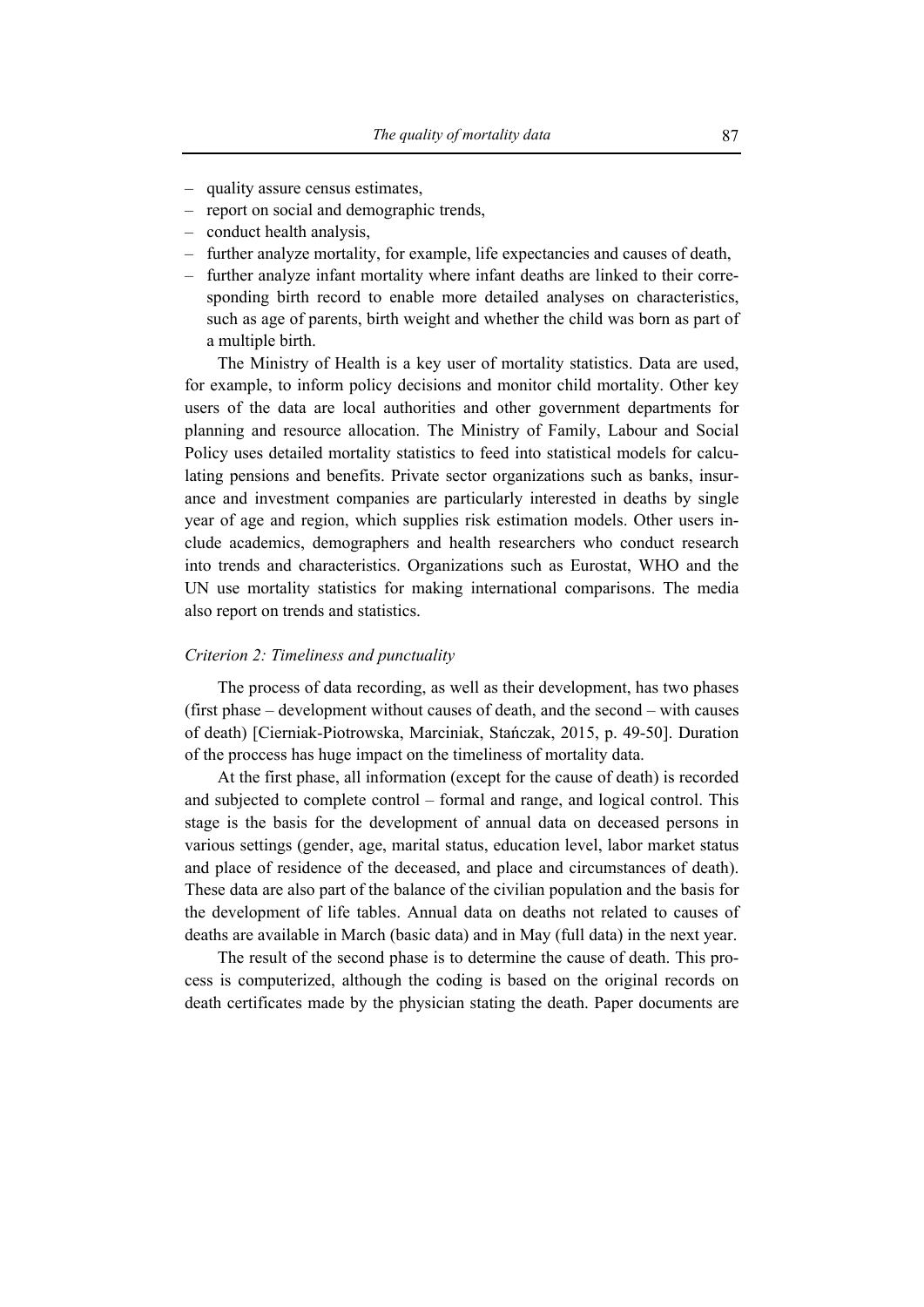scanned and, in a properly prepared program, are forwarded to physician-coders. In a dedicated application, the physician-coder reads the causes of death from the image and analyzes the reason for the code in the corresponding form of the electronic form. The coding process involves direct contact with a physician who has died – for consultation, as well as the possibility of referring to individual medical records. The results of the development of death data by cause are available at the end of the next year.

Thus, mortality statistics based on the year of occurrence is much less timely.

#### *Criterion 3: Accuracy and reliability*

Poland has no problems with registration of deaths, but very low quality information about the causes of death is a problem. According to data for 2013, 29.5% of deaths (more than 114,000) of deaths were reported incorrectly by the physicians describing its causes [Cierniak-Piotrowska, Marciniak, Stańczak, 2015, p. 51].

The coded causes of death are controlled – including the program for validating the causes of death in relation to gender and the age of the deceased. The next step in the development of information on the causes of death is the verification of data made by scientific medical institutes (Institute of Oncology, Mother and Child, Cardiology and National Institute of Public Health). Subsequently, instances of judicial review are reviewed by the institute (by physician coders) by referring to a specific death card and consulting with the physician adjudicating the death, as well as medical documentation. Codes of cause of death are given in accordance with the International Statistical Classification of Diseases and Health Problems  $- X$  Revision (ICD-10), which has been in force in Poland since 1997 on the causes of death (in terms of morbidity – since 1996). ICD-10 contains about 12 thousand codes – in Poland about 3 thousand cause codes of deaths.

The validity and reliability of statistics on the causes of death rely, to some degree, on the quality of the data provided by certifying physicians. Inaccuracies may result from several reasons, including [www 3]:

- errors when issuing the death certificate,
- problems associated with the medical diagnosis,
- the selection of the main cause of death,
- the coding of the cause of death.

For many years, the CSO in Poland has been working to improve the quality of death statistics by cause. Among them are mainly current control and veri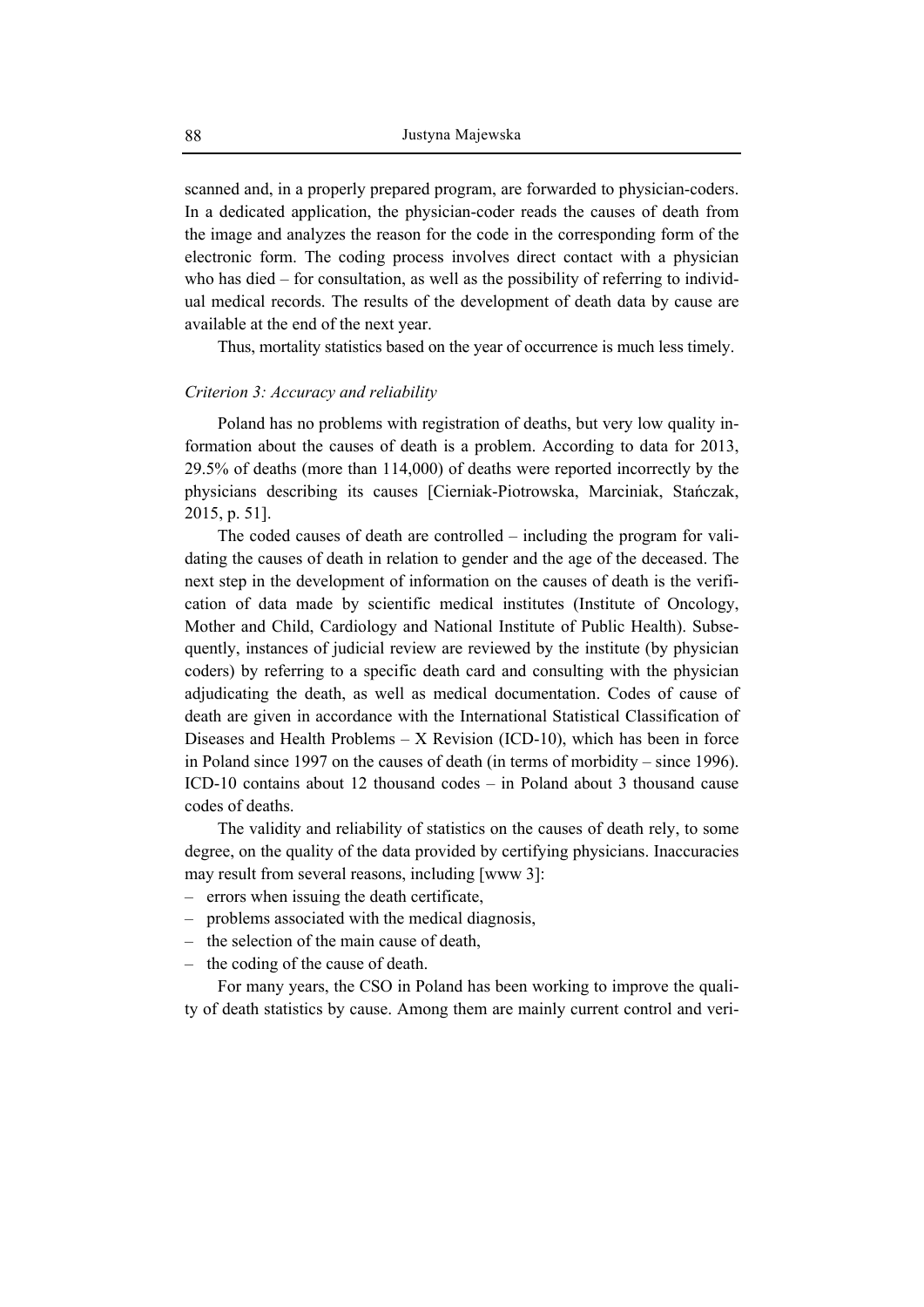fication work performed with medical institutes, trainings organized for physicians-coders, as well as information through articles or publications about problems related to misrepresentation of causes of death [www 4]. In regional statistical offices works on  $IRIS<sup>8</sup>$  system implementation have been ongoing.

The WHO in its 2013 report once again excluded Poland from comparative analysis of cause-based mortality [www 5]. The cause is more than 25% of the deaths attributed to "useless terms/descriptions of the causes" (so called: garbage codes). However, in 2016 WHO – in report on methods and data sources for child causes of death (for years 2000-2015) – considered data on child causes of death (neonatal and postneonatal) to be high quality, because the following criteria were met: (a) reasonable distribution of deaths by cause were reported without excessive use of implausible codes or certain codes, and (b) sufficient details of the coding was provided so that deaths could be grouped into appropriate categories used in the analysis [www 6].

#### *Criterion 4: Accessibility and clarity*

CSO's recommended format for accessible content is a combination of HTML webpages for tables, charts and maps with data being provided in usable formats such as CSV (multidimensional and relational table) and XLS (multidimensional, pivot and relational table). Data are provided on the website (in Polish and English): Local Data Bank<sup>9</sup> [www 7]. In addition, the methodology information relevant to each release is available. Death data from Local Data Bank are available from 1999 for death by causes and deaths by sex and age groups, from 2002 for deaths by causes for powiats, from 2004 for deaths by sex and age, from 2005 – infant deaths (quarterly data). However, from Statistical Yearbook and Demographic Yearbook of Poland published by CSO in Poland it is possible to get some earlier data.

#### *Criterion 5: Coherence and comparability*

 $\overline{a}$ 

The issue of changing the weighting of Age Standardized Mortality Rates (ASMRs) within the European Standard Population  $(ESP)^{10}$  concerns all European countries. Originally the European Standard Population (ESP) published in

<sup>8</sup> IRIS is the automated coding system, for the improvement and better comparability of causes of death data in Europe.

Local Data Bank is Poland's largest database of the economy, society and the environment.

<sup>&</sup>lt;sup>10</sup> ESP is an artificial population structure used in the weighting of Age Standardized Mortality Rates.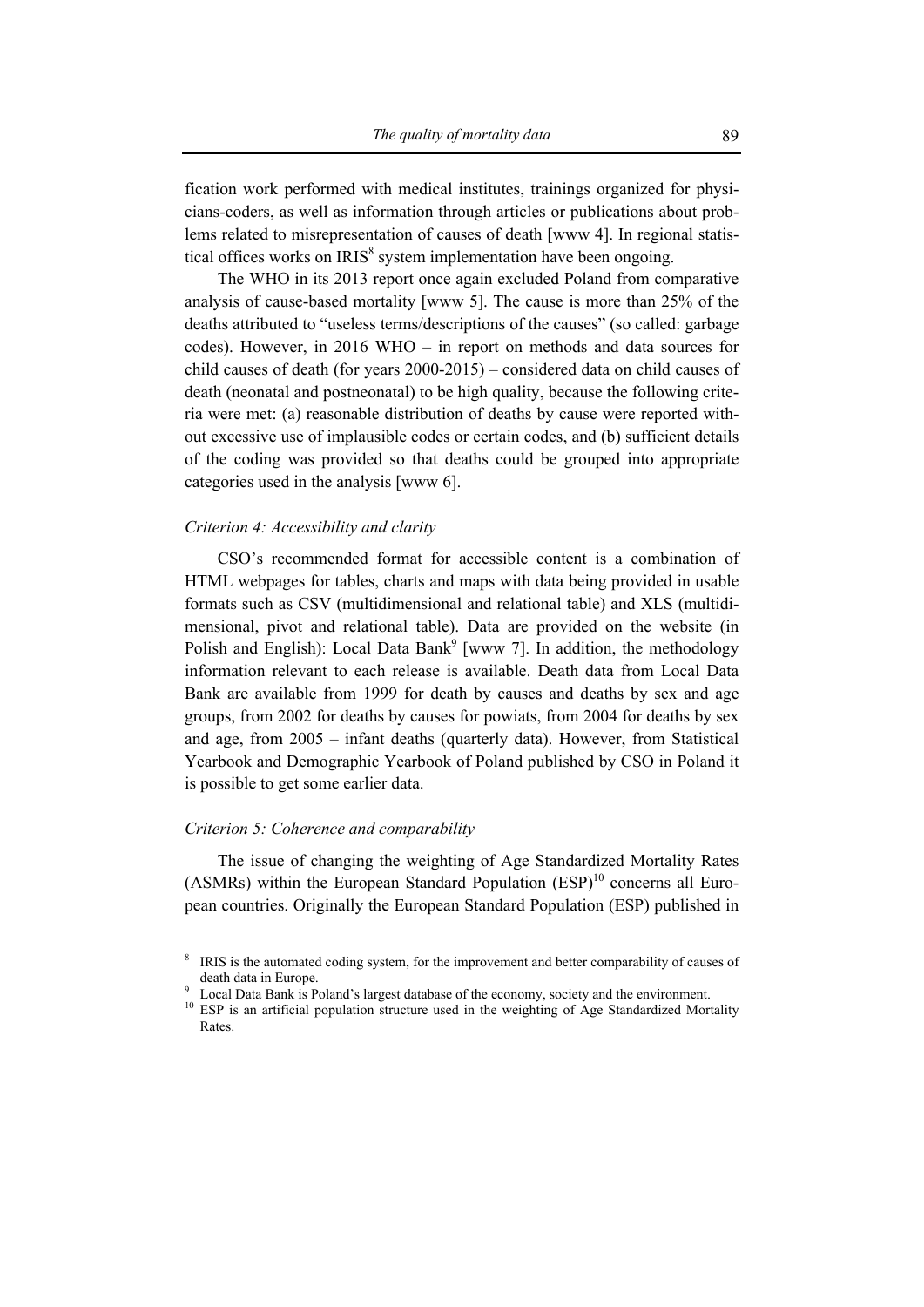1976, Eurostat updated it in 2013. The 2013 ESP structure allocates a greater weight to the older population to better reflect the ageing population. This change has had a significant impact on ASMRs, so ASMRs, based on the 1976 ESP, are not comparable with those based on the 2013 ESP.

Due to the changes in administrative division (number and boundaries of powiat<sup>11</sup>, reinstatement of the powiat status to the urban gmina) comparison of deaths can be complicated or even impossible.

CSO in Poland publishes several internationally-recognized indicators which facilitate comparisons which include:

- deaths by causes (per 100 thousand population, per 100 thousand population females/males, deaths of females under the age of 65, due to particular disease per 100 thousand females/males in this age),
- infant mortality rates (deaths under 1 year per 1 000 live births),
- deaths of persons under the age of 65 years per 1000 population in this age group,
- deaths per 1000 live births,
- crude death rates (total deaths per 1000 population).

CSO in Poland do not publish directly age-standardized mortality rates (deaths per 100 000 population standardized to the European Standard Population), which enable comparisons between populations with different age structures, including between males and females and over time, facilitating comparisons with other European countries.

## **3.2. Internal validity and coherence of mortality data**

This chapter describes simple ways of analyzing the internal validity and coherence of mortality data and shows how comparisons with other external sources of mortality data can be used to assess data consistency and plausibility. The idea of analyzing the quality of data was presented originally by AbouZahr et al. [2010] as a result of cooperation of WHO and the Health Information Systems Knowledge Hub at the University of Queensland.

Crude death rate (CDR) provides a useful indicator of possible problems with the completeness of mortality data. To better understand trends in the CDR, it is useful to compare the CDR with trends in other related indicators, such as under five mortality rates, life expectancy and the proportion of the population

 $\overline{a}$ 

<sup>&</sup>lt;sup>11</sup> The following territorial unit is considered: locality, gmina, powiat, subregion, voivodship, region or the entire Poland.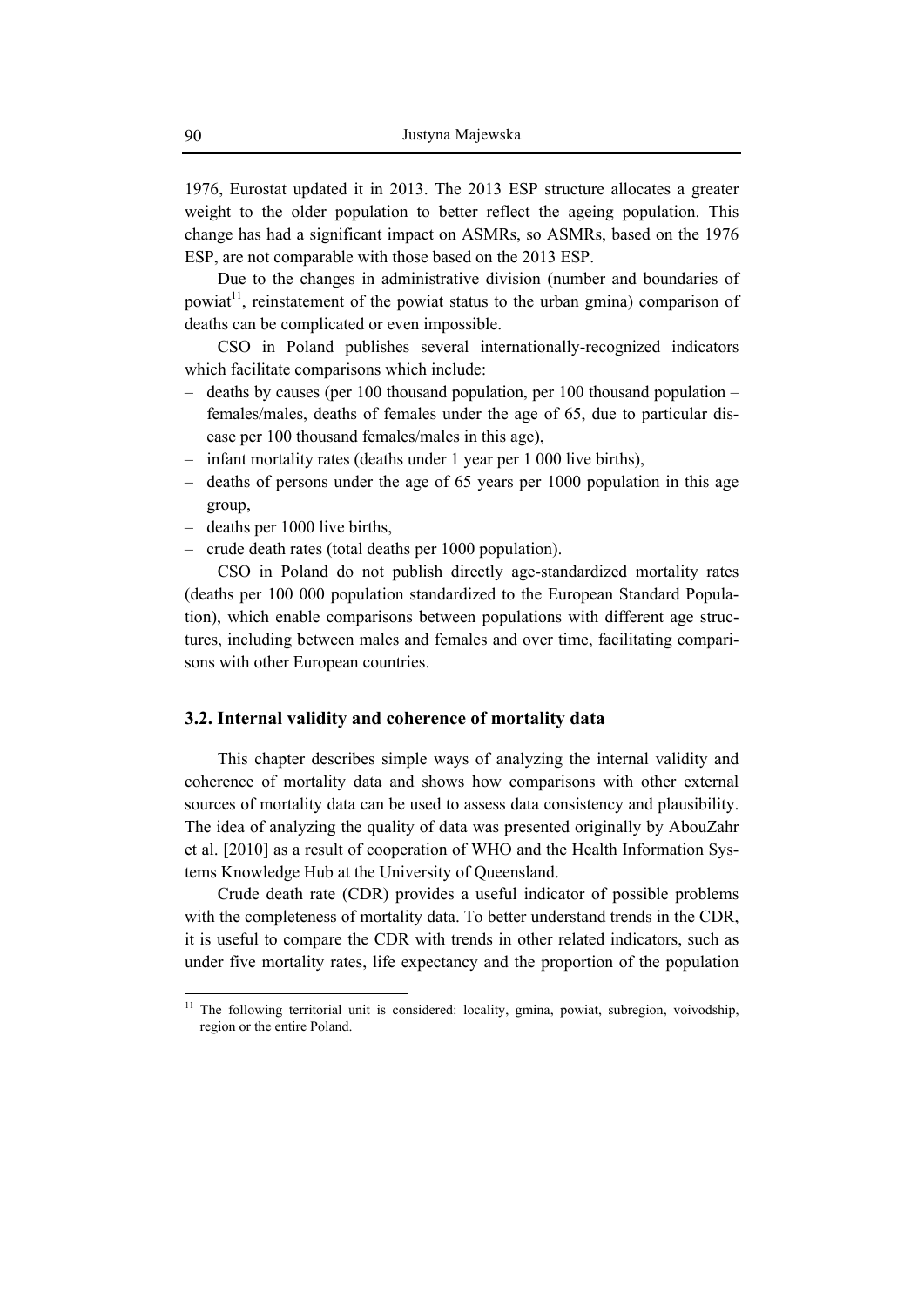aged 65 years and older. This comparison is presented in Fig. 3. A level of CDR less than 5 per 1000 would be strongly indicative of incomplete registration of deaths. Any rapid fluctuations from year to year indicate possible data problems. Examination CDR trend over time and comparison with trends in other measures indicates the lack of completeness death data from the registration perspective.



**Fig. 3.** Major demographic trends in Poland, females (from 1995 or 1999 to 2015) Source: Own calculations with R, data collected from CSO in Poland.

Investigation of age pattern of reported deaths enables assessing of data plausibility. Fig. 4 shows patterns of mortality across age for Poland, where death registration is complete. Mortality rates are very low up to the age of about 15 years old, and death rates begin to rise sharply after about age 55 years what is typical of most low-mortality populations [AbouZahr et al., 2010, p. 12]. An examination of the age-specific mortality rate across all age groups for each sex separately enables assessment of completeness data, if there is a pattern of relatively high mortality in the 0-4 years age group, very low mortality in the age groups 5-14 and an exponentially increasing mortality rate after the age of about 35.

Beyond about 35 years of age, death rates rise exponentially with age. Therefore, the natural logarithm of the age-specific death rate should be a straight line as age increases. Fig. 5 shows examples of logarithm of the age-specific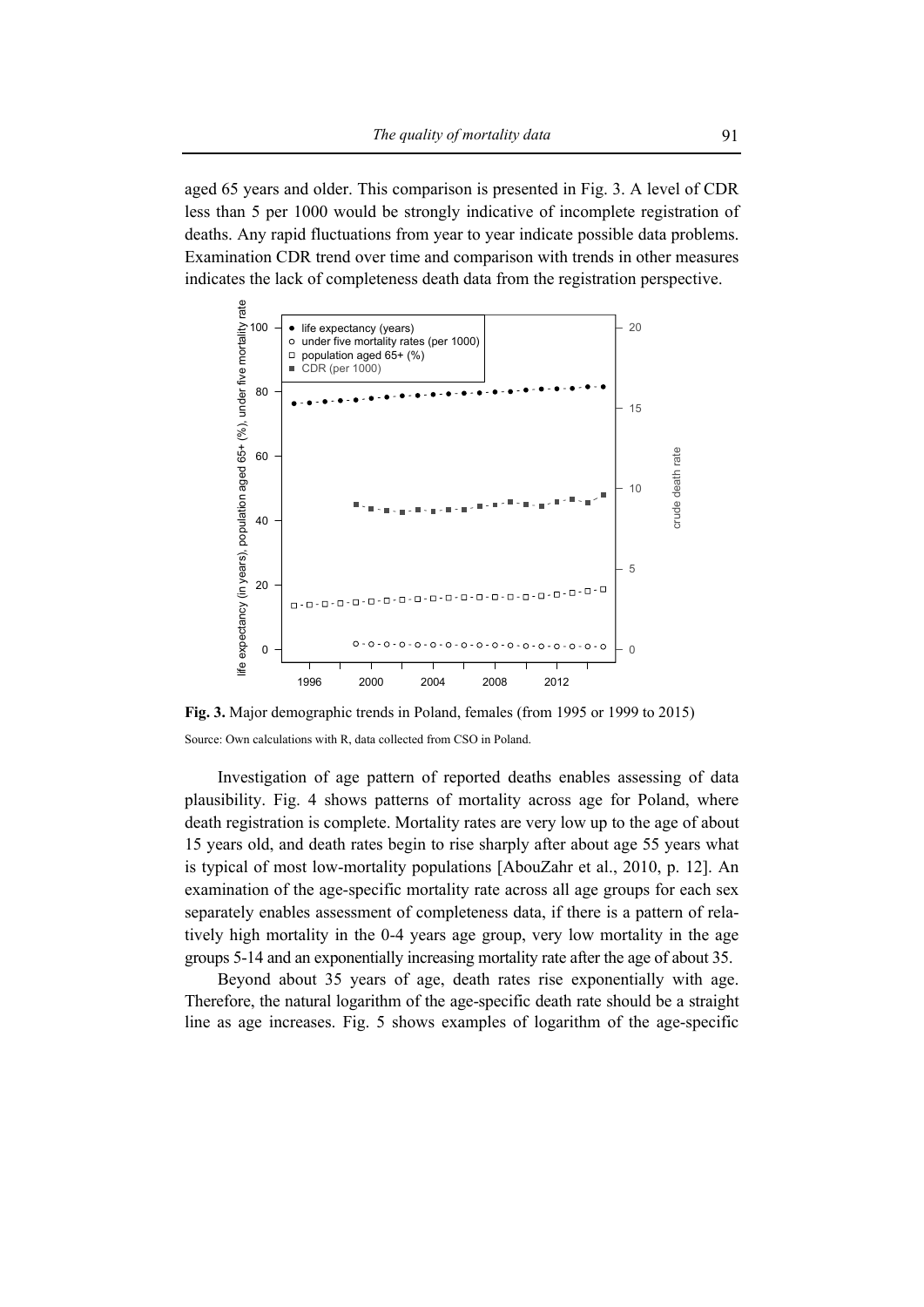death rate for Poland in 1999 and 2015. Fig. 5 helps to identify, if there are any age groups where deaths are being selectively underreported. It is worth to compare this type of graph for selected population with a neighboring country with good quality mortality data, it will be possible to assess whether, and to what extent, deaths are being systematically underreported at all ages (if the natural logarithm of the age-specific death rate is systematically lower, than the graph for a neighboring population). Summing, it should increase smoothly and linearly with age after about 35 years old.



**Fig. 4.** Age-specific mortality rates for Poland, males (for two selected years 1999 and 2015)

**Poland: female death rates (1999-2014)**

Source: Own calculations, data collected from CSO in Poland.

 $\ddot{\phantom{0}}$ -10 -8 -6 -4 -2 Log death rate Log death rateç  $\ddot{0}$ 0 20 40 60 80 100 Age

**Fig. 5.** Log of female age-specific death rates for Poland

#### Source: Own calculations, data collected from CSO in Poland.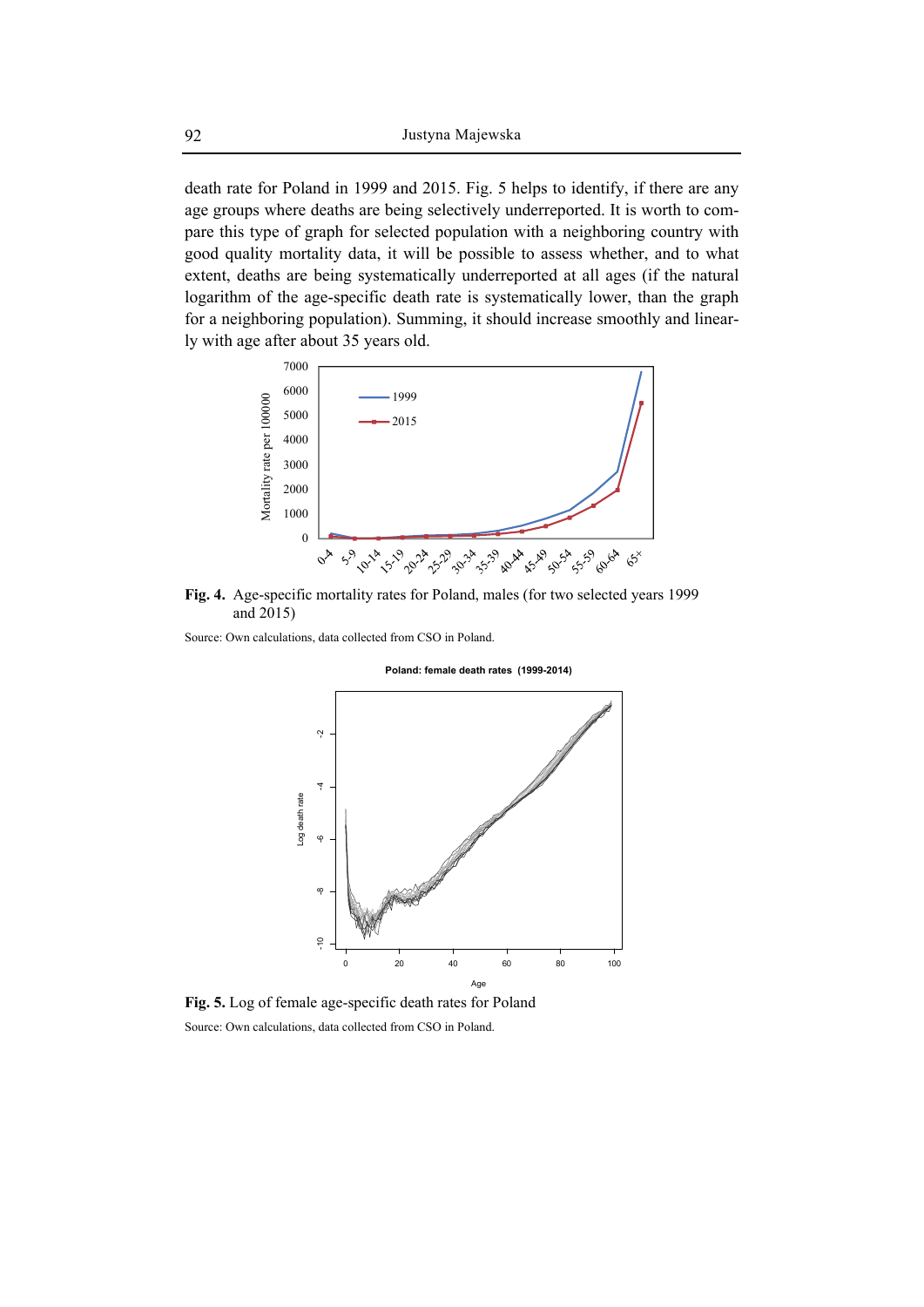Reviewing the distribution of major causes-of-death, age patterns of major causes-of-death, and leading causes-of-deaths provide an assessment of the plausibility of data on causes-of-death. Unfortunately, in Poland, both numbers of garbage codes are growing steadily. Between 2000 and 2013, the share of junk codes in the case law of death causes increased by 4.7 percentage points, from 24.8% in 2000 to 29.5% in 2013 [Cierniak-Piotrowska, Marciniak, Stańczak, 2015, p. 7]. This increase is mainly related to the useless terms of cardiovascular disease which are used primarily in the case of deaths of the elderly. This is the reason why it is impossible to present precise calculations in this area. We confine the discussion only to the teroretical aspects.

A first step in any quality assessment of cause-of-death data is the calculation the percentage of death distribution by broad disease groups and compare the results with what would be expected given the level of life expectancy for the population [AbouZahr et al., 2010, p. 20]. These expected patterns have been developed by demographers and epidemiologists on the basis of many years of data and observations on patterns of causes-of-death in different settings. Any significant deviation from the expected pattern that cannot be explained by some local, external factor should be viewed as a potential problem with the quality of the cause-of-death data [AbouZahr et al., 2010, p. 20].

Causes of death and burden of disease are classified into three very broad cause groups: group I – communicable, maternal, perinatal and nutritional conditions, group II – non-communicable diseases (like cancer, diabetes, heart disease, mental health conditions), group III – injuries. With average life expectancy at birth of 70 years, the expected distribution of cause-of-death should be as follows<sup>12</sup>: group  $I^{13} - 11\%$ , group  $II^{14} - 78\%$ , and group  $III^{15} - 11\%$ . Significant departures from them suggest potential problems with the certification or coding of causes-of-death. In case of Poland, creating only group III is does not cause problems – this group represents 5.9% of whole causes (9.1% for male, and 2.1% for female).

 $\overline{a}$ 

<sup>&</sup>lt;sup>12</sup> It is obvious that this distribution varies in different countries according to where they stand in relation to the health transition. As a general rule, countries with low life expectancy are characterized by high levels of mortality due to infectious and parasitic diseases especially in childhood, along with high maternal mortality (group I). As life expectancy rises, the pattern of mortality changes, with more deaths occurring in older age groups due to non-communicable

conditions such as cardiovascular diseases and cancers (group II causes). 13 ICD-10: A00-B99, G00-G04, N70-N73, J00-J06, J10-J18, J20-J22, H65-H66, O00-O99, P00-

<sup>-</sup>P96, E00-E02, E40-E46, E50, D50-D53, D64.9, E51-64. 14 CD-10: C00-C97, D00-D48, D55-D64 (exclude: D64.9) D65-D89, E03-E07, E10-E16, E20- -E34, E65-E88, F01-F99, G06-G98, H00-H61, H68-H93, I00-I99, J3-J98, K00-K92, N00-N64, N75-N98, L00-L98, M00-M99, Q00-Q99. 15 ICD-10: V01-Y89.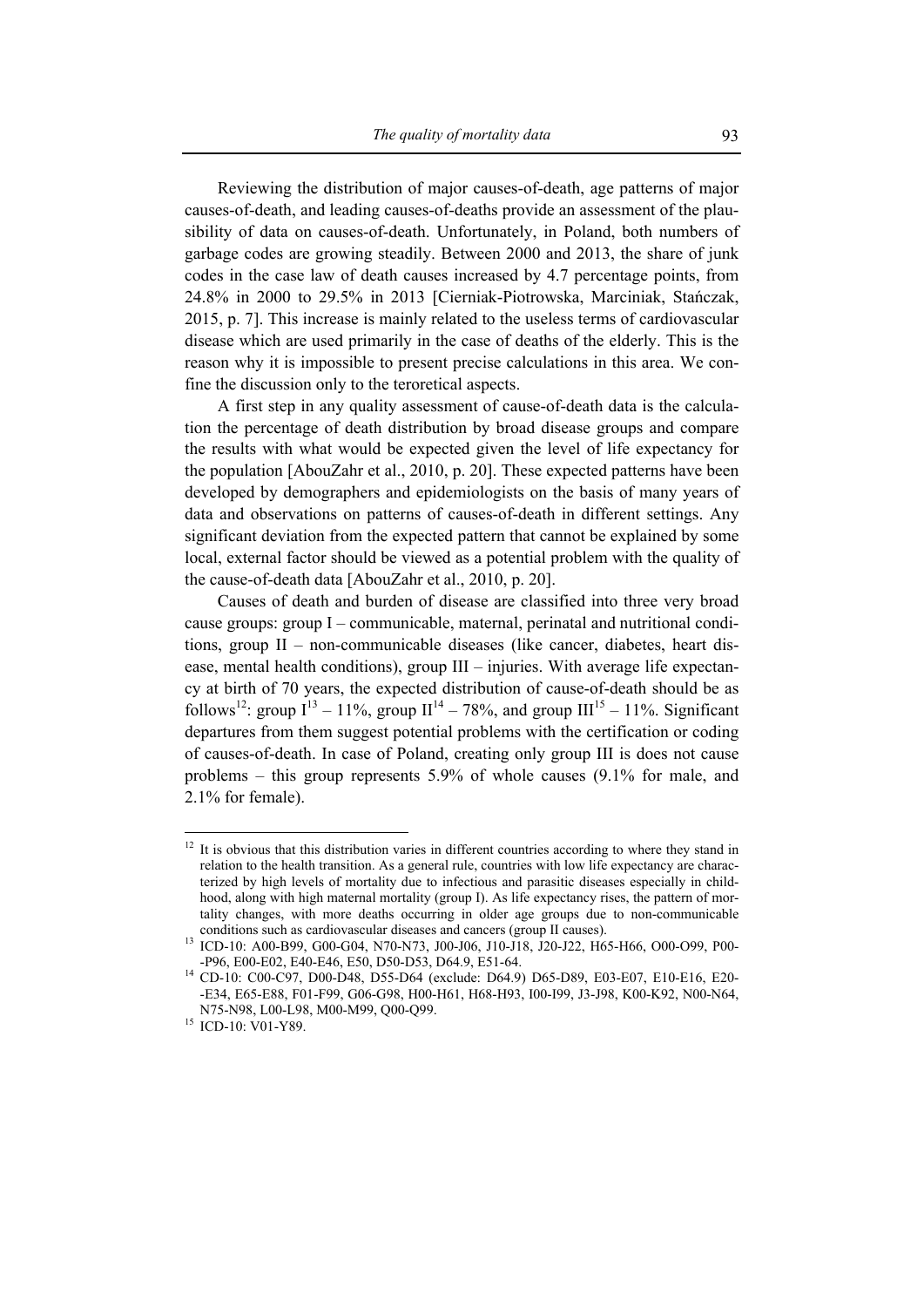The second step would be plotting the cause-of-death patterns by sex and age group, and compare findings with the typical patterns for groups I, II and III [AbouZahr et al., 2010, p. 24]:

- the proportion of deaths due to group I causes should be high among children, but declines thereafter to very low levels, although it may rise again at older ages (above approximately 80 years old) due to pneumonia,
- the proportion of deaths due to group II causes should be relatively high in children (e.g. due to some cancers), declines in adulthood, but rises significantly at older ages due to the increasing incidence of cancers, cardiovascular diseases and stroke,
- the proportion of deaths due to group III causes (i.e. external causes-of-death including accidents and violence) should be generally highest in young adulthood, and especially among males.

Significant departures from this pattern should be closely investigated, as they are suggestive of problems such as poor death certification and coding practices, and age-specific misreporting of deaths.

An analysis of leading causes-of-death can also indicate the reliability of cause-of-death data and can be another way to check reporting in the civil registration system. According to the OECD, Poland belongs to the group of countries with high-income. Thus, the leading causes of death should be as follows: ischaemic heart disease, cerebrovascular disease, trachea, bronchus and lung disease, lower respiratory infections, COPD, Alzheimer and other dementias, colon and rectum cancers, diabetes mellitus, breast cancer and hypertensive diseases.

## **Conclusion**

All countries face the issue of quality in recording number and causes of death. These depend very much on the quality of diagnoses, on the system for registering and coding causes, system of current control and verification, on the training given in medical schools, and on practitioners' habits and priorities. In most developed countries, there is no problem with timeliness and punctuality, accessibility and clarity, coherence and comparability of mortality data, there remains much room for improvement on accuracy and reliability quality. The study provides some ideas how to assess data quality, especially: a) the completeness of the register data, b) the age pattern of reported deaths in order to detect, if there are any serious age-specific misreporting or underreporting, and c) the plausibility of cause-of-death data.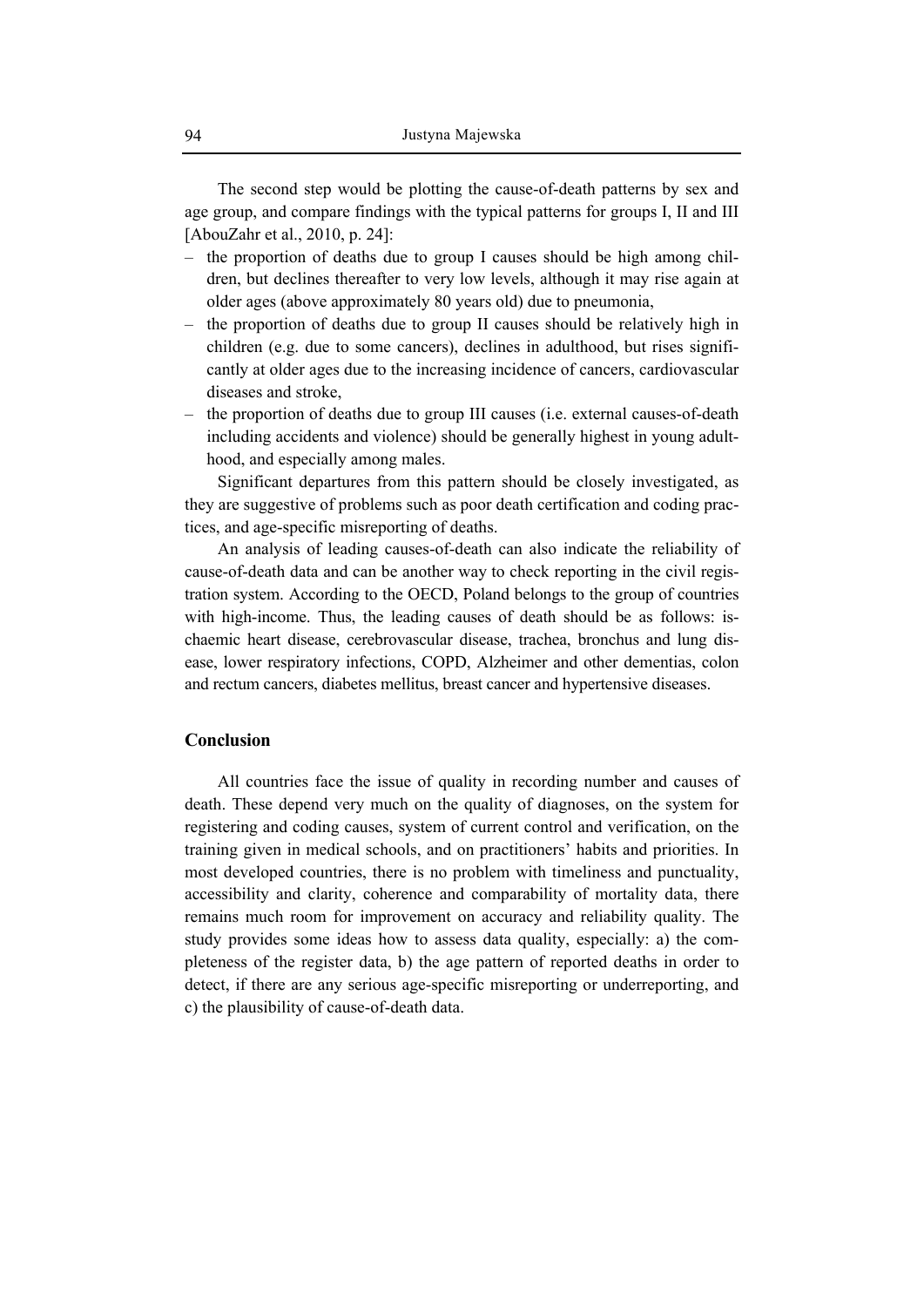#### **References**

- AbouZahr C., Kikkelsen L., Rampatige R., Lopez A. (2010), *Mortality Statistics: A Tool to Improve Understanding and Quality*, Working Paper Series, November, No. 13, The Health Information Systems Knowledge Hub, The University of Queensland.
- Checci F., Roberts L. (2005), *Interpreting and Using Mortality Data in Humanitarian Emergencies. A Primer for Non-epidemiologists*, "Network Paper", September, No. 52.
- Cierniak-Piotrowska M., Marciniak G., Stańczak J. (2015), *Statystyka zgonów i umieralności z powodu chorób układu krążenia* [in:] Z. Strzelecki, J. Szymborski (eds.), *Zachorowalność i umieralność na choroby układu krążenia a sytuacja demograficzna Polski*, GUS, Warszawa.
- Eurostat (2014), *ES Handbook for Quality Reports 2014 edition*, Publications Office of the European Union, Luxembourg.
- Office for National Statistics (2013), *Guidelines for Measuring Statistical Output Quality*, UK.
- Hinde A. (2014), *Demographic Methods*, Taylor and Francis Group, Routledge.
- Italian National Institute of Statistics (2003), *Manual on Certification of Causes of Death in Europe*, Rome.
- Phillips D.E., Lozano R., Naghavi M., Atkinson Ch., Gonzalez-Medina D., Mikkelsen L., Murray Ch.J.L., Lopez A.D. (2014), *A Composite Metric for Assessing Data on Mortality and Causes of Death: The Vital Statistics Performance Index*, "Population Health Metrics", Vol. 12, No. 1, pp. 1-16.
- [www 1] http://www.who.int/healthinfo/cod/en/ (access: 22.06.2017).
- [www 2] https://www.iso.org/standard/15570.html (access: 22.06.2017).
- [www 3] http://ec.europa.eu/eurostat/statistics-explained/index.php/Causes\_of\_death statistics (access: 24.06.2017).
- [www 4] http://stat.gov.pl/dla-mediow/komunikaty-prasowe/komunikaty-i-oswiadczenia/ wyjasnienie-dotyczace-jakosci-statystyk-zgonow-wedlug-przyczyn,13,1.html (access: 24.06.2017).
- [www 5] http://www.who.int/healthinfo/statistics/GHE\_TR2013-3\_COD\_MethodsFinal. pdf (access: 24.06.2017).
- [www 6] http://www.who.int/healthinfo/global\_burden\_disease/ChildCOD\_method\_2000 \_2015.pdf (access: 30.06.2017).
- [www 7] https://bdl.stat.gov.pl/BDL/dane/ (access: 25.06.2017).

# **JAKOŚĆ DANYCH O UMIERALNOŚCI**

**Streszczenie:** Pomiar umieralności jest jednym z najtrudniejszych zadań, z którymi mierzą się demografowie i epidemiolodzy. Dane o zgonach i przyczynach zgonów pochodzą z różnych źródeł, co wpływa na konieczność zapewnienia dobrej jakości tych